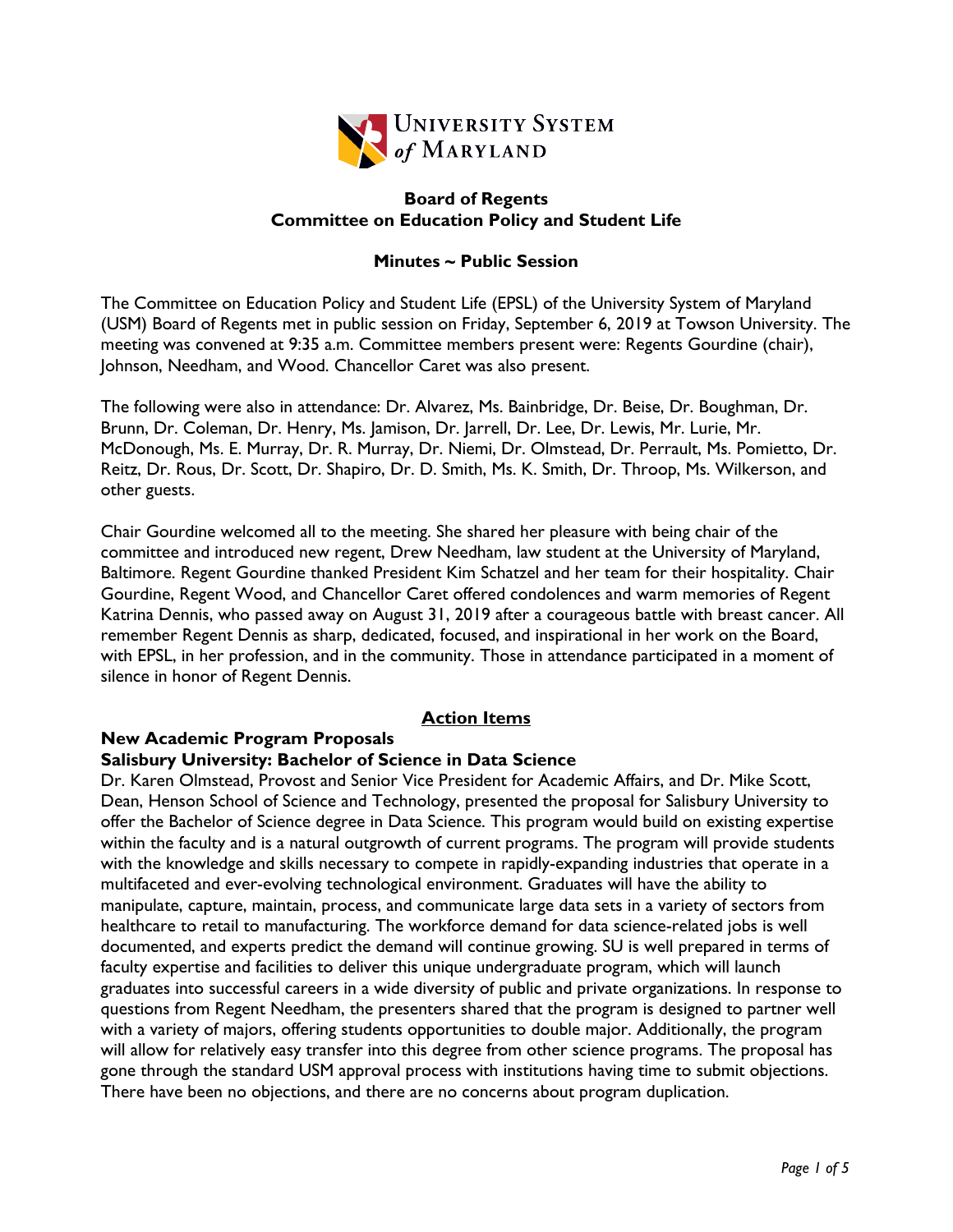In response to a question from Regent Wood, Drs. Olmstead and Scott shared that the program will be included in the university's marketing efforts, specifically those as connected to enrollment management. These efforts could include features on the SU website and other digital marketing. Chancellor Caret shared the USM's leadership of or partnerships with the Business Higher Education Forum, the Greater Washington Partnership, the Maryland Center for Computing Education, and the Kirwan Center for Academic Innovation, which have all reinforced the importance of preparing students for jobs in data analytics/science, cyber, and other technical fields. Dr. Joann Boughman, Senior Vice Chancellor for Academic and Student Affairs, shared that the provosts may want to consider creating a roadmap for data analytics/science-related programs across the USM to understand how they compare and contrast as well as to describe how the USM is meeting that workforce need.

The Chancellor recommends that the Committee on Education Policy and Student Life recommend that the Board of Regents approve the proposal from Salisbury University to establish a Bachelor of Science in Data Science. The motion was moved by Regent Johnson, seconded by Regent Needham, and passed.

Vote Count: Yea: 4 Nays: 0 Abstentions: 0

## **Salisbury University: Bachelor of Arts in Outdoor Education Leadership**

Dr. Karen Olmstead, Provost and Senior Vice President for Academic Affairs, and Dr. Laurie Henry, Dean, Seidel School of Education, presented the proposal for Salisbury University to offer the Bachelor of Arts in Outdoor Education Leadership (ODEL) to address local and regional demand for professionals trained in leadership using environmental and adventure-based programming. The program builds on an existing minor and is well suited to the extensive natural environments of the Eastern Shore region. Student interest is high, and the US and Maryland departments of labor forecast increases in positions such as recreation workers, training and development specialists, and training and development managers, which will yield a steady market for ODEL graduates. The ODEL B.A. will enable students to develop skills and competencies including, but not limited to, leadership, understanding of ethical frameworks, group facilitation, environmental stewardship, risk management, program planning, and research. The delivery of this program applies knowledge in fieldwork experiences, which will help students develop an array of critical thinking, communication, and leadership aptitudes. Thus, the program prepares students to compete for professional positions, not only in the large variety of Mid-Atlantic outdoor adventure, education, and environmental interpretation jobs, but also in fields requiring leadership development, communication, and facilitation skills. The proposed program adheres to the accreditation standards of the Association for Experiential Education, and the university will seek national accreditation.

In response to a question from Regent Wood, Drs. Olmstead and Henry shared that the program will be included in the university's marketing efforts, specifically those as connected to enrollment management. These efforts could include features on the SU website and other digital marketing. Additionally, admissions teams will be equipped to share information about the BA in ODEL as they visit high schools throughout the state and region. Dr. Olmstead noted the presence of a similar program at Frostburg State University and shared that initial conversations have begun to consider how the programs may be able to collaborate given that their focus is the same although their geographies differ greatly. Regent Needham noted that this would be an excellent opportunity for students.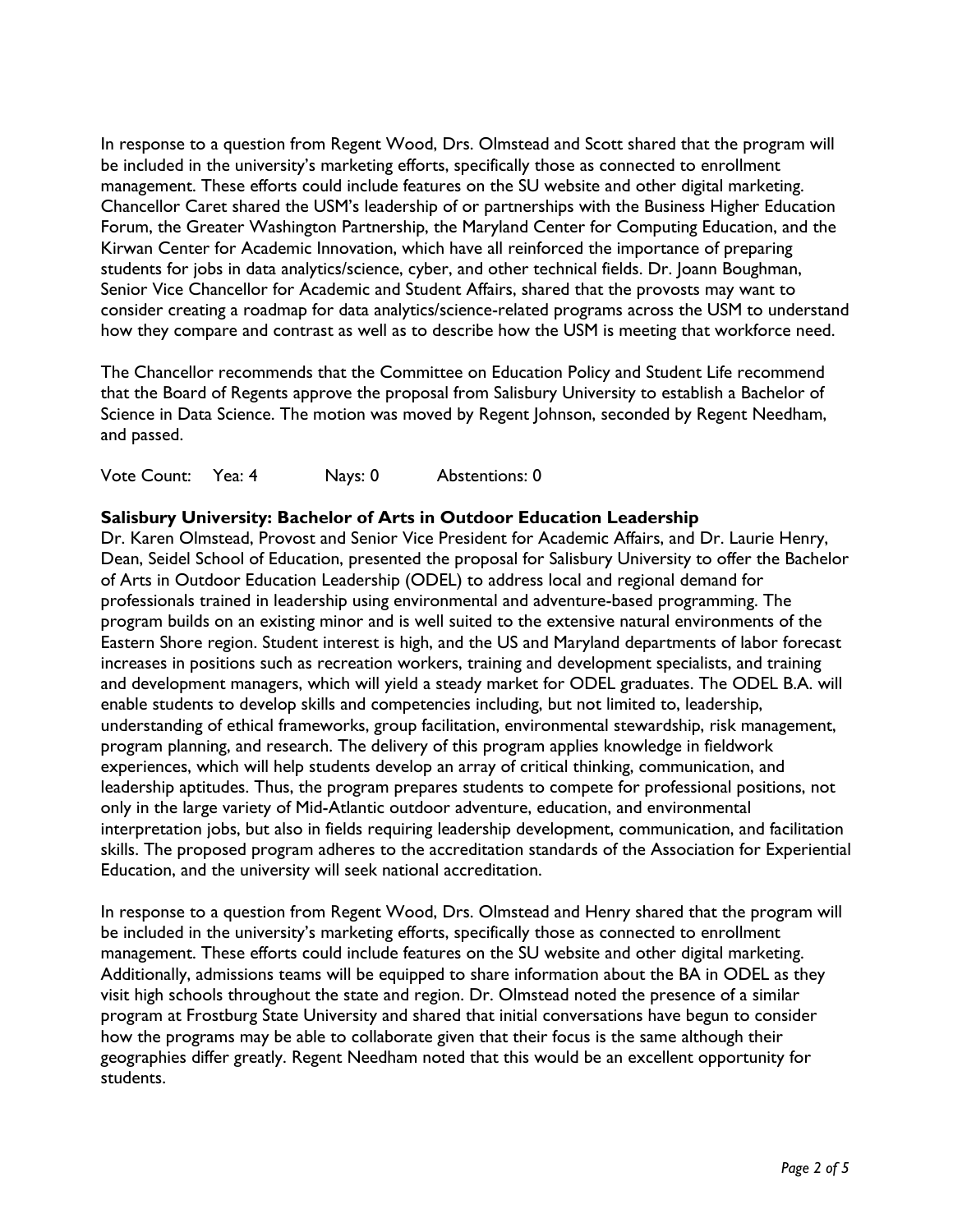The Chancellor recommends that the Committee on Education Policy and Student Life recommend that the Board of Regents approve the proposal from Salisbury University to establish a Bachelor of Arts in Outdoor Education Leadership. The motion was moved by Regent Wood, seconded by Regent Needham, and passed.

Vote Count: Yea: 4 Nays: 0 Abstentions: 0

#### **Information Items**

#### **Discussion of Proposed Amendments to Committee Bylaws and Draft Committee Charge**

Dr. Jo Boughman, Senior Vice Chancellor for Academic and Student Affairs, reminded the committee of the University System of Maryland Governance Review Final Report, developed by the Association of Governing Boards, recommended that USM Board committees bring clarity to committee work by reviewing and/or developing committee bylaws, charges, and practices to ensure expectations and structures remain consistent with current System priorities. During the summer, Chair Michelle Gourdine, Dr. Boughman, and her staff met to discuss possible amendments to EPSL's section of the USM Board of Regents Bylaws (Article IX, Section 4) and to develop a draft committee charge for the committee's consideration. Dr. Boughman noted that the proposed amendments to the Bylaws are technical in nature and have been drafted to show the action ("report", "review", or "recommend") EPSL takes on various topics and to include a few new topic areas addressed by the committee. The redlined edits of Article IX, Section 4 were included in the meeting materials. The charge was drafted based on the last several years of reports and major academic and student affairs topics that have appeared on EPSL agendas, been of interest or concern to the USM, or that System staff anticipate as forthcoming issues of import.

Regent Wood noted that, within campus safety, we should consider the System's and Board's work on crisis management. Regents agreed that the charge and amendments to the Bylaws are comprehensive and ready for review at the next level. Chair Gourdine noted that these documents can be amended in the future, but these versions will be part of the broader review of committees' charges and the BOR bylaws during the Board meeting on September 20, 2019.

## **Report on Academic Program Actions Delegated to the Chancellor, AY 2018-2019**

Dr. Antoinette Coleman, Associate Vice Chancellor for Academic Affairs, presented this report to the committee. In accordance with Board Resolution III-7.03, this annual report is submitted to the Board of Regents to account for all academic program actions delegated to the Chancellor. Between September 2018 and August 2019, the Chancellor approved 17 new certificates, 5 modified certificates, 24 modified degrees, and 17 title changes. He also approved the suspension or discontinuation of 6 degrees, 4 areas of concentration within degrees, and 5 certificates. In addition, the Board of Regents approved 19 new degree programs. A chart detailing the Chancellor's actions and programs approved by the Board is attached. Dr. Coleman shared that there has been a steady increase in the number of actions approved by the chancellor and EPSL. From academic year 2015- 2016 to 2018-2019, there was a 200% increase in chancellor's actions and a 111% increase in Board actions. Dr. Coleman reminded the committee that program enrollment and program review reports that come to EPSL in January are related to the current report. Chancellor Caret described the care with which he reviews program actions and that he is pleased with what appears to be good planning and thinking by the provosts and their teams. Chancellor Caret also noted that he is in favor of increasing the threshold levels at which a program is deemed not viable and is considered for discontinuation. He and Senior Vice Chancellor Boughman will continue to discuss his belief that after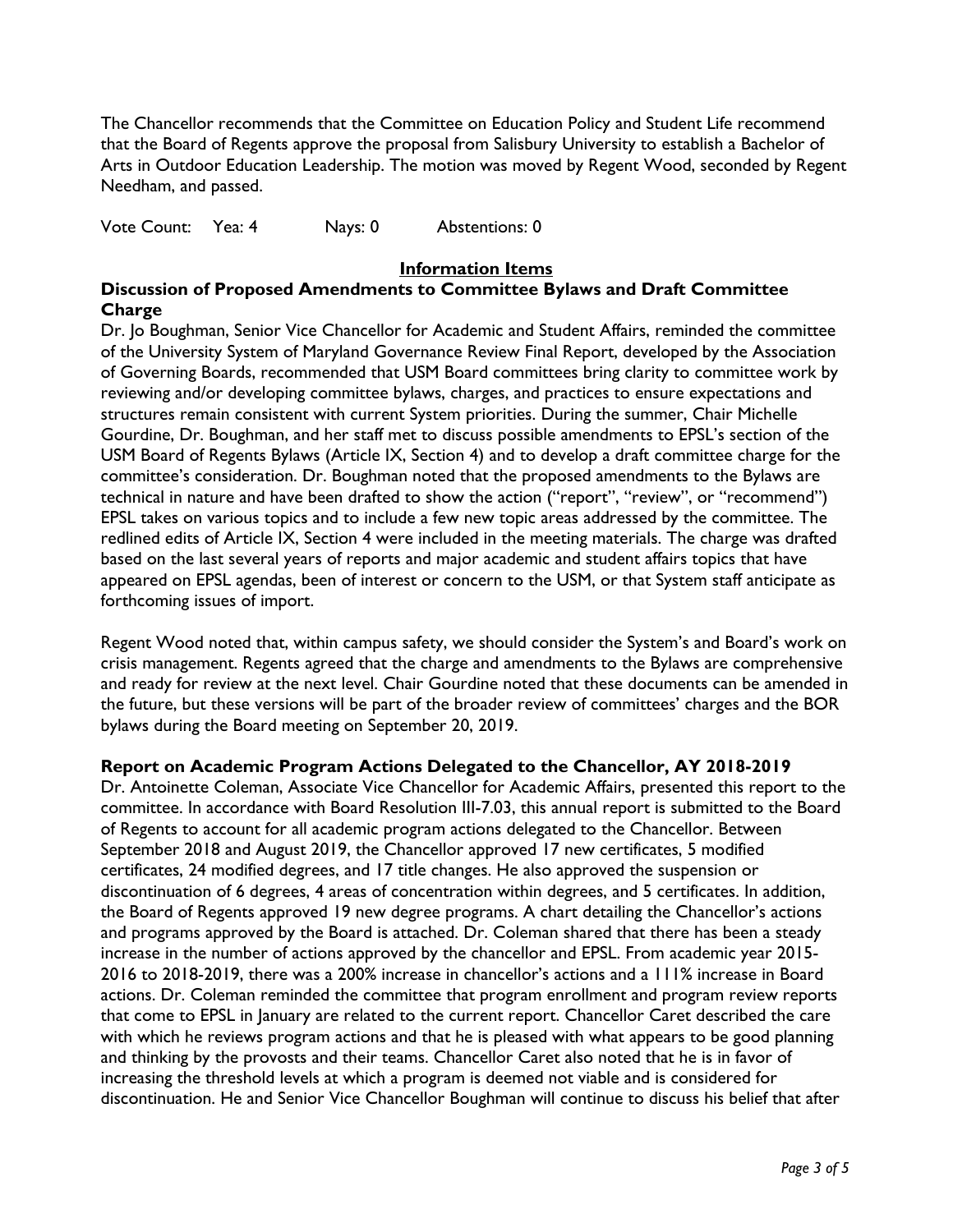years of low enrollments, a program should be put on warning. After three years on warning, if the program's enrollment has not improved, the Chancellor believes the program should be automatically discontinued (with the possibility of an appeal). Dr. Boughman shared nuances that should be considered with such a practice and noted that she and the Academic Affairs Advisory Council (USM provosts) will consider those details.

## **Notification of Awards: USM Regents Scholars Program, Donald Langenberg Lecture Award, Wilson H. Elkins Professorships**

Dr. Antoinette Coleman shared information about the **USM Regents Scholars Program**, which was created to provide outstanding students with the financial freedom to pursue academic studies USM institutions. Substantial endowments have been established by individuals and corporations in order to cover the estimated cost of attendance for tuition and fees, living expenses and academic materials. A typical full scholarship for a first-year student or transfer student for 2019-20 would be approximately \$23,781 per year. Partial scholarships are also available. For academic year 2019-2020, 13 new and 12 continuing students were awarded a total of \$396,715.

Dr. Zakiya Lee shared information about the **Langenberg Lecture Scholarship**, which was established through a solicitation for an endowed fund in honor of former USM Chancellor Donald N. Langenberg on the occasion of his retirement in 2002. The scholarship recognizes a rising senior who shows promise and commitment to a career in education and has strong academic performance. In Spring 2019, the USM was proud to present Ms. Faith Garner of Bowie State University with a \$2,000 award in recognition of her outstanding achievements in the field of education. Ms. Garner's exemplary academic accomplishment in her program and her commitment to teaching are laudable. While maintaining academic excellence, she held leadership roles in the Bulldog Academy Leadership Institute, Bowie Sisters United, and other organizations. Additionally, Faith takes time to mentor new students.

Dr. Lee also described the **Wilson H. Elkins Professorship**, which was established to perpetuate the name and contributions of Dr. Elkins who led the University of Maryland to new levels of distinction as its president from 1954 to 1978. Special effort is made to bestow the award in those areas where the Elkins Professor will have an opportunity to make an important contribution to the teaching, research, and public service mission of their institution and the entire USM. Direct involvement with undergraduate and/or graduate students and outreach to other institutions within the System are hallmarks of the Elkins Professors. The FY 2020 Professorship winners are (1) Bowie State University's Dr. Julius Davis, (2) the University of Baltimore's Dr. Mortimer Sellers, (3) the University of Maryland Eastern Shore's Dr. Paulinus Chigbu, and (4) multiple faculty members dedicated to academic innovation efforts. All projects are described in the meeting materials.

The committee appreciated this new report and would be pleased to hear it again in the future. Additionally, the committee would be pleased to welcome an Elkins Professor to share their research and outcomes.

## **Tentative Annual Agenda, 2019-2020**

The proposed agenda comprises anticipated action items as well as information and discussion items. Chair Gourdine noted key topics and shared that some items are reported on an annual schedule to ensure that the regents are well informed about topics of general interest (e.g. enrollment projections, campus crime reporting, financial aid), while others respond to specific requests for reports and recommendations on a variety of topics of interest to the Committee. Regent Wood restated his interest in learning more about the USM's crisis planning and crisis management efforts. Provost Philip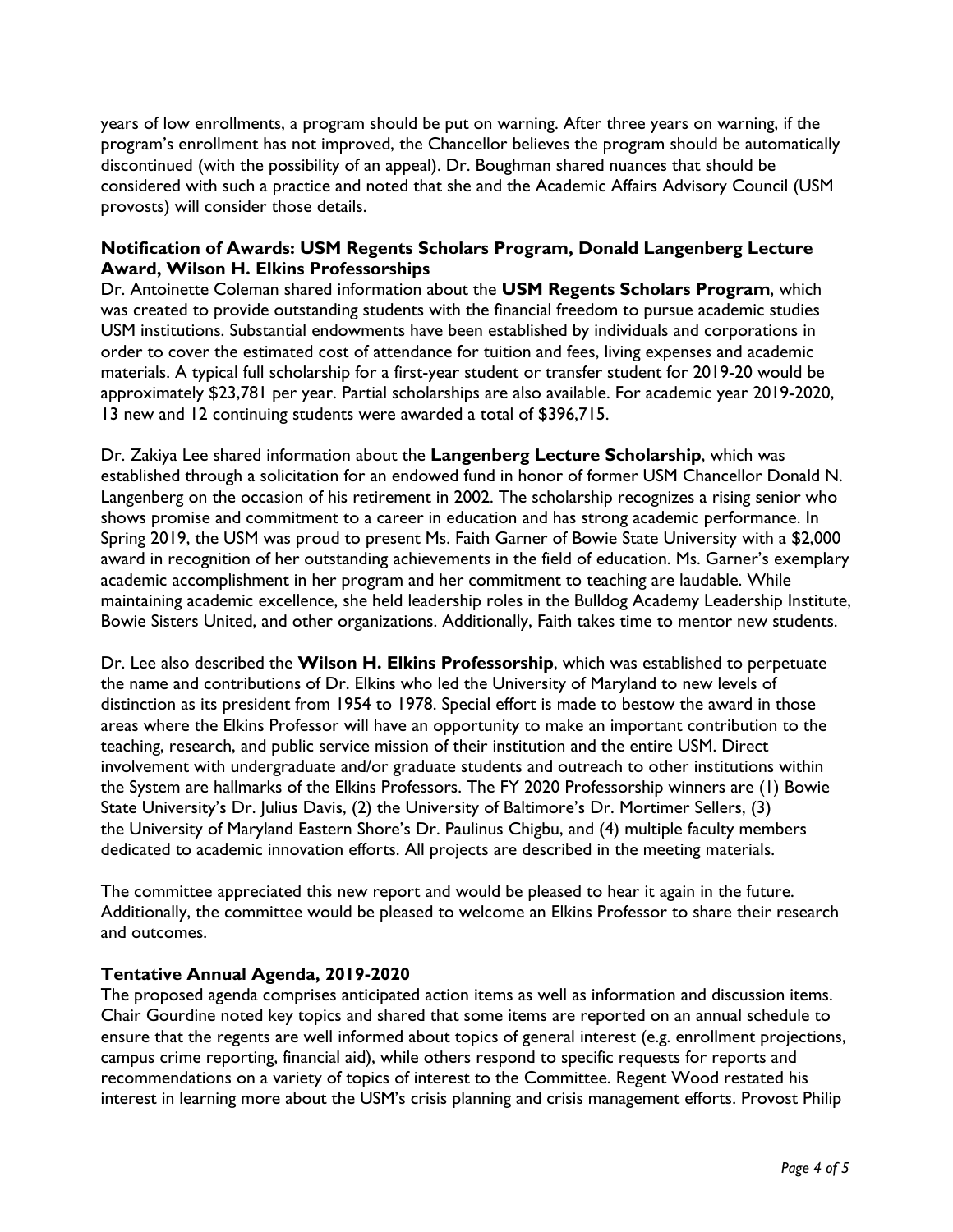Rous (UMBC) recommended adding the diversification of faculty to the tentative agenda. Regent Gourdine invited the committee and stakeholders to share ideas for agenda topics with her, Dr. Joann Boughman, or members of her team if they should have ideas at a later date.

## **Action Item**

#### **Motion to Adjourn**

Regent Gourdine called for a motion to adjourn and read the appropriate statement to reconvene in closed session to address an honorary degree nomination. The motion was moved by Regent Needham, seconded by Regent Wood, and unanimously approved. Regent Gourdine adjourned the meeting at 10:49 a.m.

Respectfully,

Regent Michelle Gourdine Chair